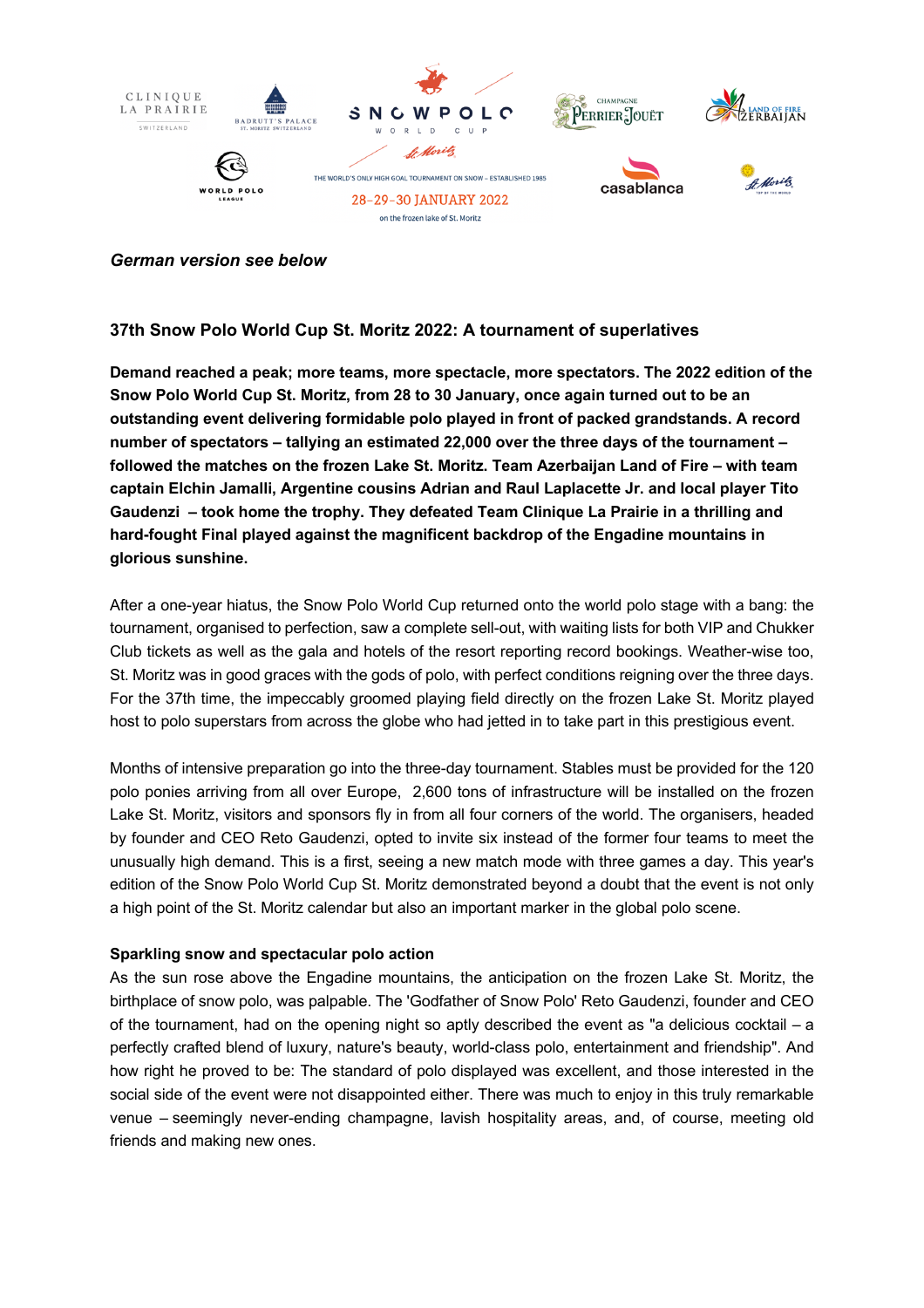## **Team Azerbaijan Land of Fire carries the day in the three-day polo spectacle**

Team Azerbaijan Land of Fire has been on the hunt for a Snow Polo World Cup St. Moritz title since their debut in 2017. 2020 saw them reach second place, and this year they seemed more determined than ever to win the Final. Matches on the previous two days had seen the two finalists, Azerbaijan Land of Fire and Clinique La Prairie, come out ahead of the teams Badrutt's Palace Hotel, Casablanca, World Polo League, and Perrier-Jouët. The highly anticipated final match of the tournament got off to a brilliant start.

Team Azerbaijan Land of Fire played strong, passionate four-man polo and effectively shut down team Clinique La Prairie from the outset. Raul Laplacette Jr. put on an impressive display of skill, putting pressure on the opponents and thwarting their attacks with fast, accurate and athletic polo. He was rightly awarded the Most Valuable Player of the tournament for his performance. All in all, it was a productive day for Azerbaijan Land of Fire, which saw them claim their first Snow Polo World Cup St. Moritz title with a score of 6-2½ in the Final in front of a record-breaking crowd of over 12,000 spectators.

Swiss player Tito Gaudenzi, who was so impressive as the number 4 position, commented after the victory: "To win this tournament in my home town is just amazing, not only did my father have the crazy idea of starting this tournament back in 1985, but he also won the tournament five times himself, three times alongside Adriancito's [Adrian Laplacette Jr.] father. So, now I have to win another four times to match his total!"

That's a wrap! After three truly spectacular days of polo which saw nine matches played in front of over 22,000 spectators, the 37th edition of this iconic event drew to a close and teammates, friends – new and old – and the St. Moritz 'polo family' said a fond farewell until next year. Be sure to make a note in your diary for the 38th Snow Polo World Cup St. Moritz on 27, 28 and 29 January 2023!

# *English version see above*

# **37. Snow Polo World Cup St. Moritz 2022: Ein Turnier der Superlative**

**Mehr Nachfrage. Mehr Teams, mehr Spektakel, mehr Zuschauer. Der Snow Polo World Cup St. Moritz bot vom 28. bis 30. Januar 2022 einen Event der Extraklasse mit actionreichem Polosport auf höchstem Niveau vor vollbesetzten Tribünen. Rund 22'000 Zuschauer – ein absoluter Rekord – schauten sich an den drei Tagen die spektakulären Partien bei einmaligem Kaiserwetter auf dem gefrorenen St. Moritzer See an. Gewonnen wurde das Turnier vom Team Azerbaijan Land of Fire mit Captain Elchin Jamalli, den beiden argentinischen Cousins Adrian & Raul Laplacette Jr. und dem Einheimischem Tito Gaudenzi. Sie bezwangen in einem spannenden und packenden Final vor der einmaligen Engadiner Bergkulisse das Team Clinique La Prairie.**

Nach einem Jahr Pause kehrte der Snow Polo World Cup mit einem Paukenschlag zurück auf die Weltbühne des Polosports: das perfekt organisierte Turnier war völlig ausverkauft. Für die VIP- und Chukker Club-Tickets sowie für die Polo Gala gab es gar Wartelisten – und die St. Moritzer Hotels verkünden Rekordbuchungszahlen. Auch wettertechnisch waren die Götter des Polosports St. Moritz wohlgesinnt, denn das gesamte Wochenende bot perfekte Bedingungen. Und einmal mehr versammelte die makellos präparierte Spielfläche direkt auf dem zugefrorenen St. Moritzersee Polosuperstars aus aller Welt, die zu diesem prestigeträchtigen Event angereist waren.